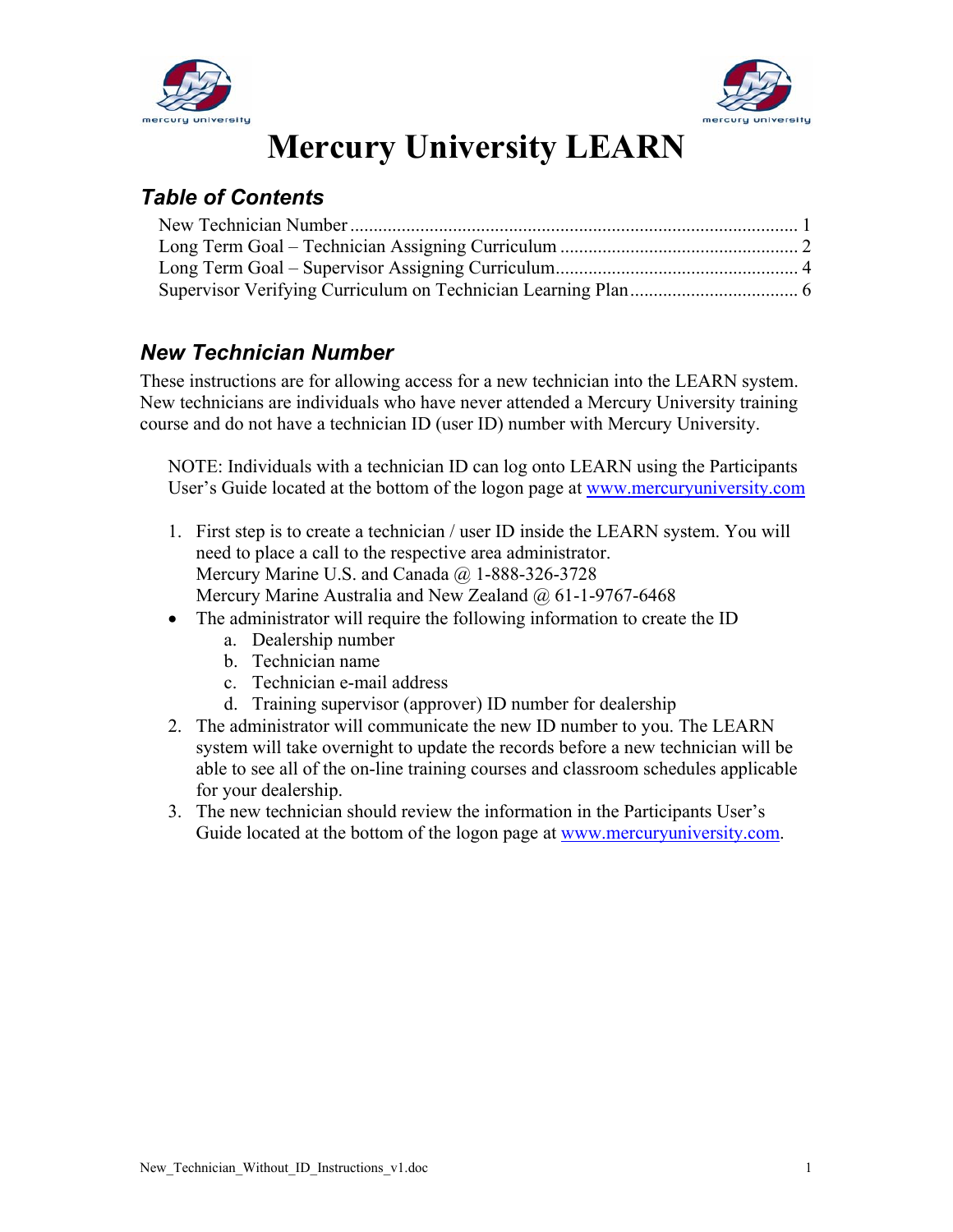



## *Long Term Goal – Technician Assigning Curriculum*

What are you long term goals for the technician? The LEARN system can automatically assign a learning plan based on your goals. These learning plans outline the training steps necessary to reach the goal. Typical learning plans are:

- MerCruiser Sterndrive Certified
- MerCruiser Inboard Certified
- Outboard Certified
- Outboard OptiMax (Government accounts only)
- Outboard Verado (Government accounts only)

| <b>Personal</b>                                | UNIVERSITY<br>Learne                                                                       | Welcome<br>Tareer | sarch Catallac<br>Catalog | Kapatt | Fire   7 Help   C Knoput<br>My Employees                                                                                                                 |
|------------------------------------------------|--------------------------------------------------------------------------------------------|-------------------|---------------------------|--------|----------------------------------------------------------------------------------------------------------------------------------------------------------|
|                                                | 1 There Catalog 1 Calendario Offenige # Simple Eataing Association Streamed Catalog Rearch |                   |                           |        |                                                                                                                                                          |
|                                                |                                                                                            |                   |                           |        |                                                                                                                                                          |
|                                                |                                                                                            |                   |                           |        |                                                                                                                                                          |
| Simple Catalog Search                          |                                                                                            |                   |                           |        | 126                                                                                                                                                      |
| <b>Chronological</b>                           |                                                                                            |                   |                           |        | The fample Cateling Gearth page allows you to search Learning Tren, Curriculum title and description by Reyword. You can also bless your search by Trem. |
| <b>Keywood Search</b>                          |                                                                                            |                   |                           |        |                                                                                                                                                          |
| Enter Keywords tro scare<br>Keywords: Californ | ٦<br>masium étic and ucacription ficida-                                                   |                   |                           |        | <b>C</b> Lynct Phrase                                                                                                                                    |

- 1. Log into LEARN and select the Catalog tab
- 2. On the next line down go to Simple Catalog Search
- 3. Type "Certified" into the keyword search field for the certified curriculum or "Government" for the OptiMax and Verado. Remove the check at the end of the field for exact phrase.
- 4. Remove all checks except for Curricula, then click on the "Search" button

| Enter Koywords to scorch Ibam, Curriculum title and Description fields.                                      |   |                  |        |                        |
|--------------------------------------------------------------------------------------------------------------|---|------------------|--------|------------------------|
| Knywords: Lestified                                                                                          |   |                  |        | E Exact Phrase         |
| $\boxtimes$ Carricula $\Box$ Instructor-bad $\Box$ Orifine $\Box$ Dianded $\Box$ Other (Salest one or more). |   |                  |        |                        |
| Sea ch                                                                                                       |   |                  |        |                        |
|                                                                                                              |   |                  |        |                        |
| <b>Catalog Search Results</b>                                                                                |   |                  |        |                        |
| Tills a                                                                                                      |   | Type   Price [8] | Status | <b>Action</b>          |
| NerCruiser Inboard Certified Curriculum                                                                      |   | n.m              | $-$    | celf Assign Curriou em |
| NerCruiser Memdrive Certified Curriculum                                                                     | ≞ | 0.00             | $\sim$ | Felt Assem Corrisonne  |

5. Identify the correct curriculum for your goals and click on the "Self Assign Curriculum" button.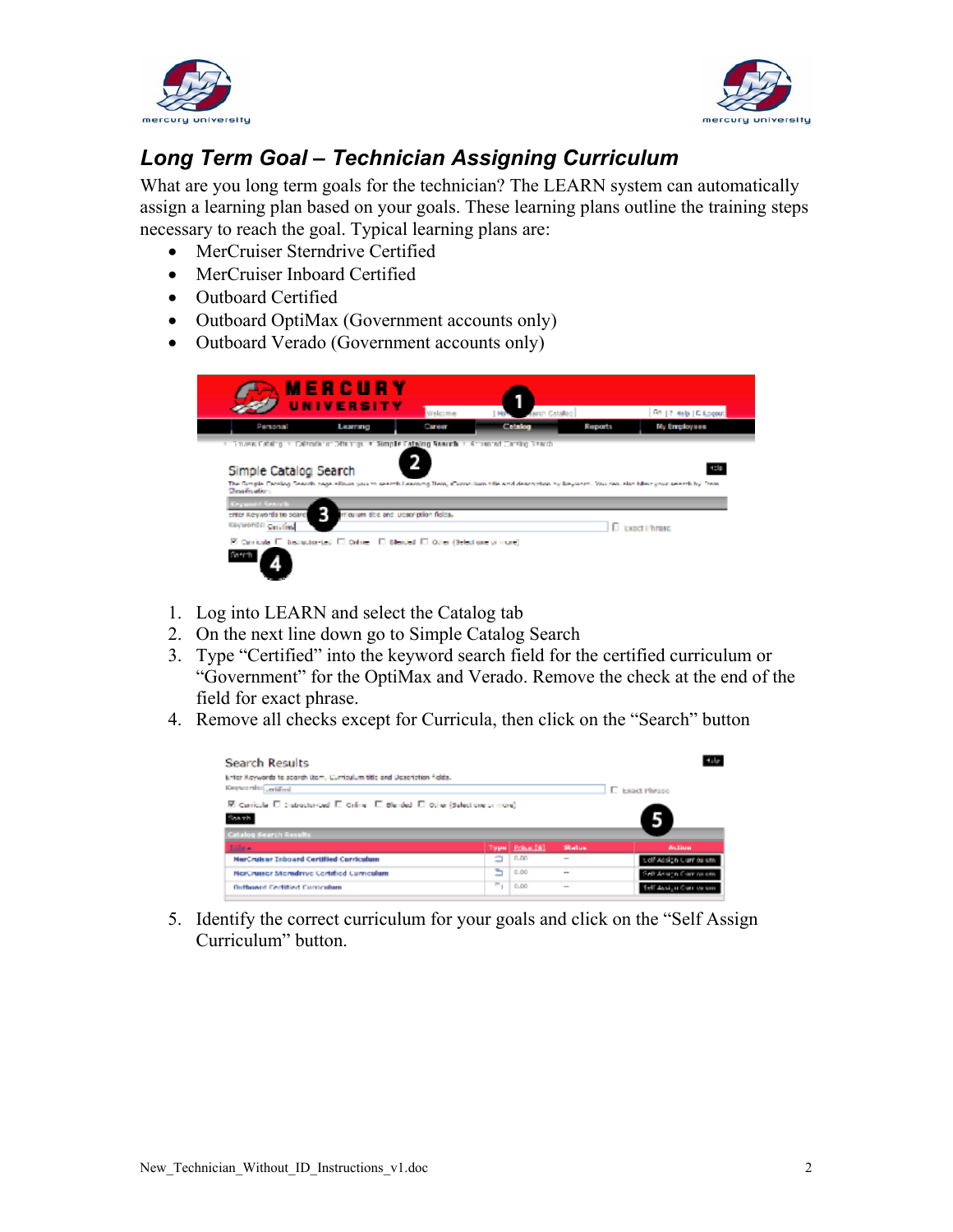



| <b>Mercruiser Inboard Certified Curriculu</b>                                |        |                    |                             |   |               |                                        |
|------------------------------------------------------------------------------|--------|--------------------|-----------------------------|---|---------------|----------------------------------------|
| Summary Information                                                          |        |                    |                             |   |               |                                        |
| Curriculum 10: PICIS CERT LATEST<br>Status: Incorrelate<br>Assigned By: User |        |                    |                             |   |               |                                        |
| T Then Requirements (13 Found)                                               |        |                    |                             |   |               |                                        |
| Title                                                                        | Twenty | <b>M. Bur</b><br>ο | <b>Baile</b><br>Consulleted |   | <b>Status</b> | Aution                                 |
| 1 COS Stallmann and Society Orleansfort Exam (English)                       | a      |                    | 11/12/2008                  |   |               | CRACK ADD V = 0                        |
| DTS 3006 Theory Exam (English)                                               | đ      |                    |                             |   |               | ing wat App You All                    |
| - Electrical Systems (1 - Pledule 2 lexam (English)                          | ã      |                    | 11/12/78 008                | ۰ |               | Grass of Approved                      |
| 1 Davi Systems III Evan (Enclah)                                             | д      |                    | <b>MA2001</b>               |   |               | <b>Crease of Approved</b>              |
| P. Discussion to COS (Saliad Spacific School Location)                       |        |                    |                             |   |               |                                        |
| . Manna Tachneum Dundamentals - Nodula 6 Down (Foolah)                       |        |                    | 11/12/2008                  |   |               | <b>Lique of Approval</b>               |
| 14 Mar Cruisen EFT 1 (School Specific School Location)                       | û      |                    |                             |   |               |                                        |
| · MarCourage FF1 2 (Salacti Spaculo: School Location)                        | Q      |                    |                             |   |               |                                        |
| 1 Mort builter inheater (sellest times the tichers) Location (               | Ÿ      |                    |                             |   |               |                                        |
| - HarCruicer Inboard Cartified Test (Select Specific School Location)        | ۰      |                    |                             |   |               |                                        |
| in MacConinae Spotterra (Sadar) Spardie School Location 3                    | ٠      |                    | <b>KAL/MINE</b>             |   |               |                                        |
| Convention 1 Down (English)                                                  | л      |                    | 1/1/2002                    |   |               | <b>Crowd Approval</b>                  |
| in SmartCraft (Earn) DTS (Select Specific School Location).                  | ÷      |                    |                             |   |               |                                        |
|                                                                              |        |                    |                             |   |               | Records per Rega 35 213 total records) |
| Item Requirements in Subcurricula (0 Found)                                  |        |                    |                             |   |               |                                        |

- 6. The system will automatically take you to the "Curriculum Details" page.
- 7. Check at the bottom and change the "Records Per Page" to 25
- 8. The "Title" column will show the titles of all the courses required to reach the goal.
- 9. On line courses will have an icon of a mouse in the "Type" column
- 10. Classroom courses will have an icon of an instructor in the "Type" column
- 11. A number and green star in "Date Completed" column indicates the course has been completed.
- 12. The "Request Approval" button is available for the e-skill exams. NOTE: You will need to add the course content from the "Catalog" tab then "All E-Skill Online Courses."

Classroom courses identified with (Select Specific School Location) in the title are added from the "Catalog" tab, then school location.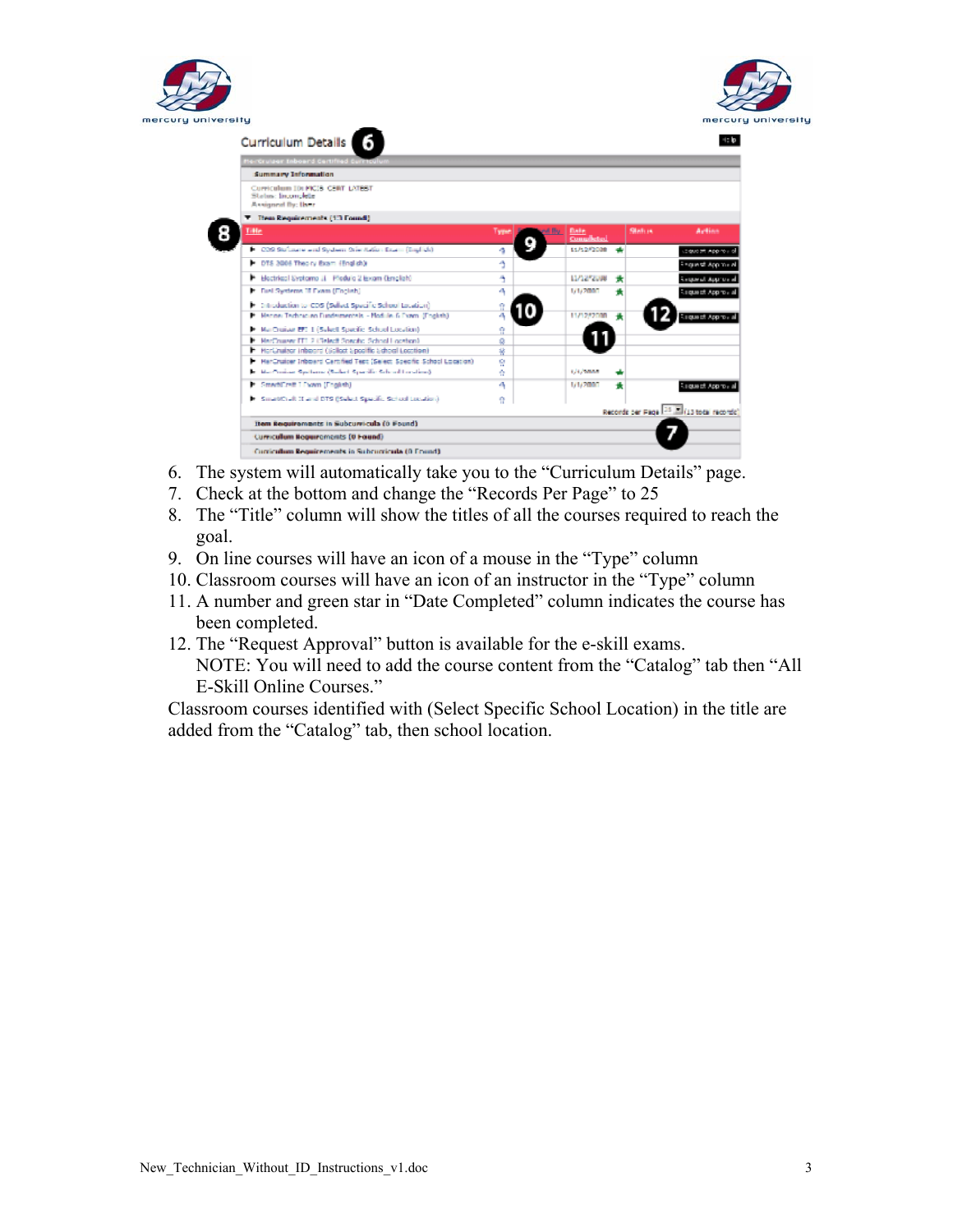



## *Long Term Goal – Supervisor Assigning Curriculum*

What are the long term goals for the technician? The LEARN system can automatically assign a learning plan for technicians. These learning plans outline the training steps necessary to reach the goal. Typical learning plans are:

- 1. MerCruiser Sterndrive Certified
- 2. MerCruiser Inboard Certified
- 3. Outboard Certified
- 4. Outboard OptiMax (Government accounts only)
- 5. Outboard Verado (Government accounts only)
- 1. Training supervisor will log into LEARN and select the "MY Employees" tab

|                                                                               | <b>MERCURY</b><br><b>UNIVERSITY</b>                                     | Walcome | Heme I Search Catalog |         | <b>BAIT</b>                                                                                                                                                               |
|-------------------------------------------------------------------------------|-------------------------------------------------------------------------|---------|-----------------------|---------|---------------------------------------------------------------------------------------------------------------------------------------------------------------------------|
| Personal                                                                      | Learning                                                                | Career  | Catalog               | Reports | <b>My Employees</b>                                                                                                                                                       |
| Manage Learning Plan<br>Select Hansgement Action                              |                                                                         |         |                       |         |                                                                                                                                                                           |
|                                                                               | additional and remove thems, and easign currentum in your automionates. |         |                       |         | this menu option is available to supervisors. It provides features to manage the learning Activities of your subordinates. The Learning Han wizard is used to<br>h at all |
|                                                                               |                                                                         |         |                       |         |                                                                                                                                                                           |
| <b>Select Hanagement Action</b><br>C. Add Herry and Carricula: C Remove Berns |                                                                         |         |                       |         |                                                                                                                                                                           |

- 2. Go to "Learning Plans" in the small text below the black banner
- 3. Select "Add Items and Curricula" by clicking on the radio button
- 4. Then click on the "Next" button to move to the next page

| Manage Learning Plan<br>Solact Hanagement Action (Select Users |                                                                                                                                                                         |  |
|----------------------------------------------------------------|-------------------------------------------------------------------------------------------------------------------------------------------------------------------------|--|
|                                                                |                                                                                                                                                                         |  |
| <b>Select Basis</b>                                            | <b>SCIECIAII</b> / Lice                                                                                                                                                 |  |
| User Name                                                      | Select User Include Subordinates                                                                                                                                        |  |
| <b>Condition</b>                                               | o                                                                                                                                                                       |  |
| <b>Van</b>                                                     |                                                                                                                                                                         |  |
| WANT.                                                          |                                                                                                                                                                         |  |
| Webs.                                                          |                                                                                                                                                                         |  |
| $\cdots$<br>$\sim$                                             | п                                                                                                                                                                       |  |
|                                                                | Parce de per Parcel <sup>[10]</sup> Pages 1.2.2 - Previous   Nort - (23 total records) Parcela per Page <sup>[22]</sup> Pages 1.2.3 - Previous   North (22 total woods) |  |
|                                                                | <b>Salam All J Daniari All</b>                                                                                                                                          |  |

- 5. Select the correct individual(s) by clicking in the check box(s) under "Select User"
- 6. Click on "Add Checked" when all individuals are selected
- 7. Click on "Next" button to move onto the next page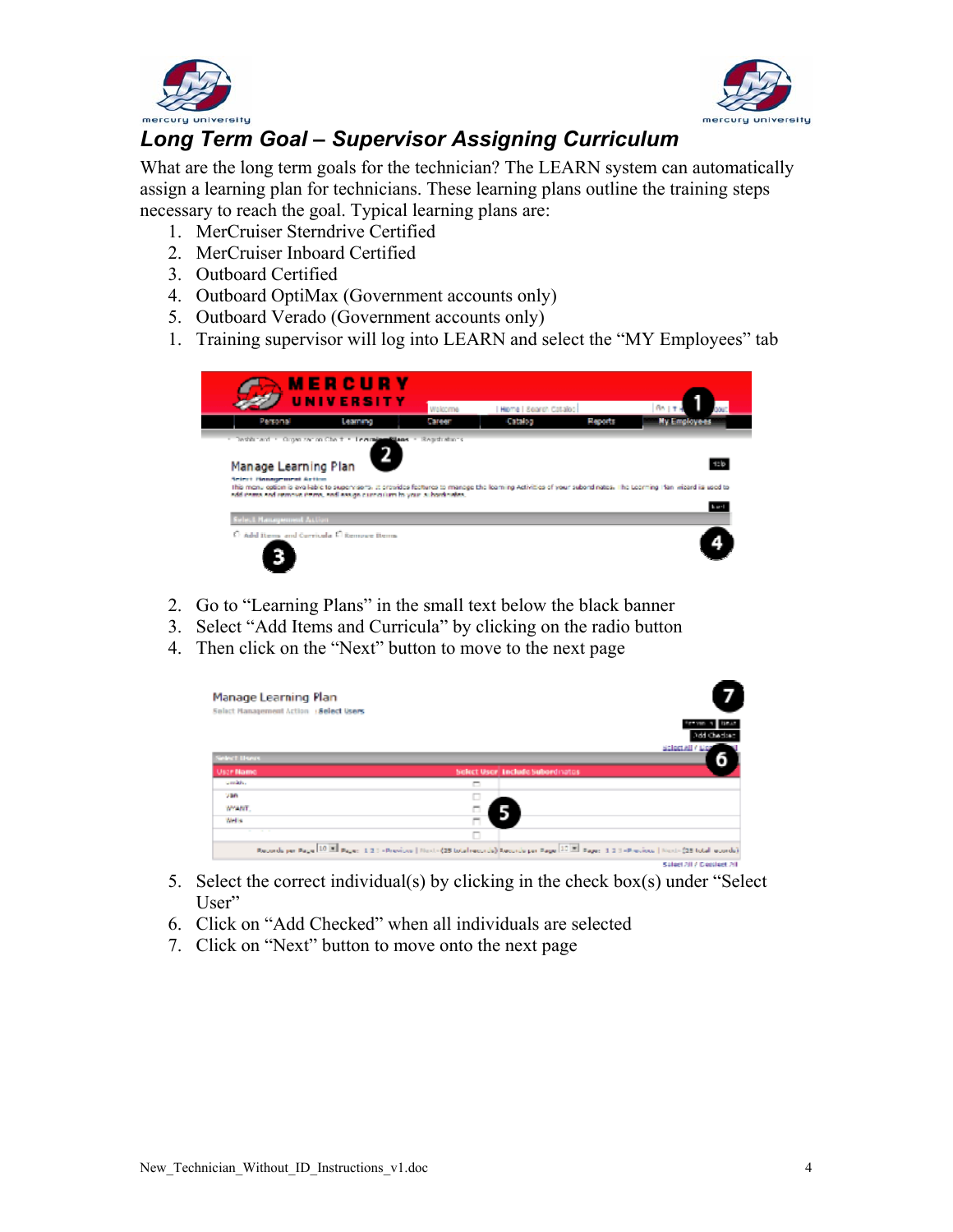



- 8. Type "Certified" (or Government) into the keyword search field
- 9. Remove all checks except for "Curricula"
- 10. Click on the "Search" button

G)

| <b>Search Results</b><br><b>Befine Search</b><br><b>Registrative Continued</b><br><b>Fract Phrases Yes</b> | ti L                                     |
|------------------------------------------------------------------------------------------------------------|------------------------------------------|
|                                                                                                            | Ad. C wored                              |
|                                                                                                            | Select All / Uncelect All                |
| <b>Scorch Results</b>                                                                                      |                                          |
| Title.                                                                                                     | Add<br>Type:                             |
| Hendruiser Inheard Cartified Curriculum                                                                    | п                                        |
| Mer Cruiser Sterrichker Certified Curriculum                                                               | п                                        |
| CREPTAGING CONTRACTOR CONTRACTORS                                                                          | п                                        |
|                                                                                                            | Select all / Decelect all<br>ed: unsered |

- 11. Locate the correct curriculum and add a check in the "Add" column
- 12. Click on the "Add Checked" button to continue to the next page

| Manage Learning Plan                                                                         |       |                        |                    |                | 4a br                     |
|----------------------------------------------------------------------------------------------|-------|------------------------|--------------------|----------------|---------------------------|
| Beloct Management Action : Belect Users : Search for Items and Curriculum : Edit Information |       |                        |                    |                |                           |
| <b>Search for Bens and Curriculum</b>                                                        |       |                        |                    |                |                           |
| Enter lesvwerds to select items.<br>Keywords: Certified                                      |       |                        |                    | R Exact Phrase |                           |
| 区 Cunicale E. Instructor-Led E. Orline E. Blended E. Other (Beled une un mune)               |       |                        |                    |                |                           |
|                                                                                              |       |                        |                    |                |                           |
|                                                                                              |       |                        |                    |                | Select Al / Deselect Al   |
| Edit Information                                                                             |       |                        |                    |                |                           |
| Title                                                                                        | Type: | <b>Assignment Type</b> | <b>Assign Date</b> |                | Remove                    |
| Net Croiser Edgar di Certified Controllant                                                   | ▭     | $-0.05$                | 1/21/2010          |                | п                         |
|                                                                                              |       |                        |                    |                | Select All / Decelect All |
|                                                                                              |       |                        |                    |                | _______                   |

13. Confirm your selection and click on the "Next" button to move onto the next page.

NOTE: You can remove an individual by adding a check in the Remove column and clicking on the Remove Checked button.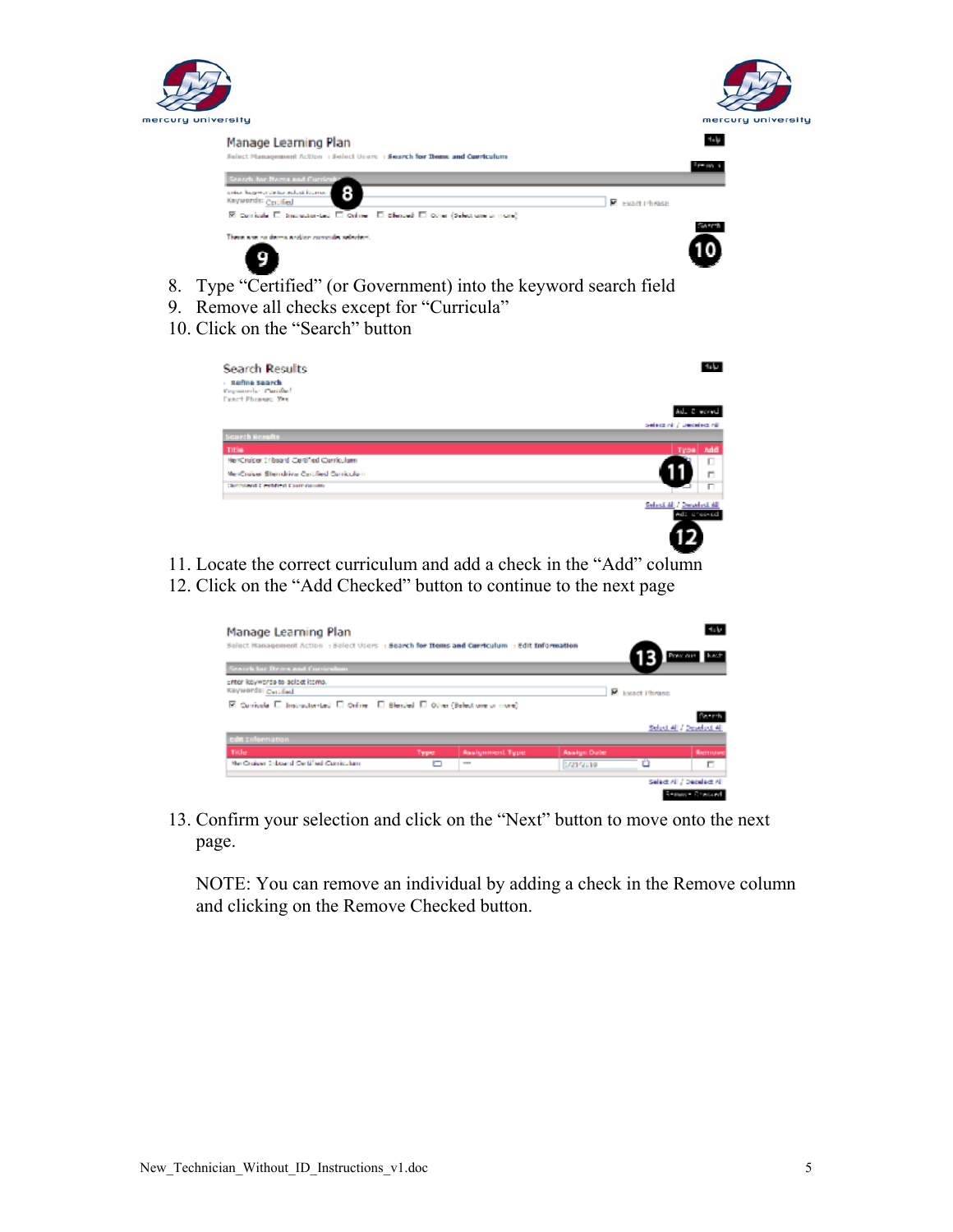

14. Review your selections and click on the "Finish" button to add the curriculum onto the technicians learning plan. You can make any corrections by click on the "Previous" buttons to return to earlier pages.

#### *Supervisor Verifying Curriculum on Technician Learning Plan*

As a supervisor your can view the technician's learning plan in a read only view by using the following steps.



- 1. Go to the "My Employees" tab
- 2. Select "Organization Chart" from the list of options below the back band.
- 3. Locate the correct individual from the organization chart and click on the red "Curricula Incomplete" text. The LEARN system will switch you over to the technician's "Curriculum Status" page in view only mode.